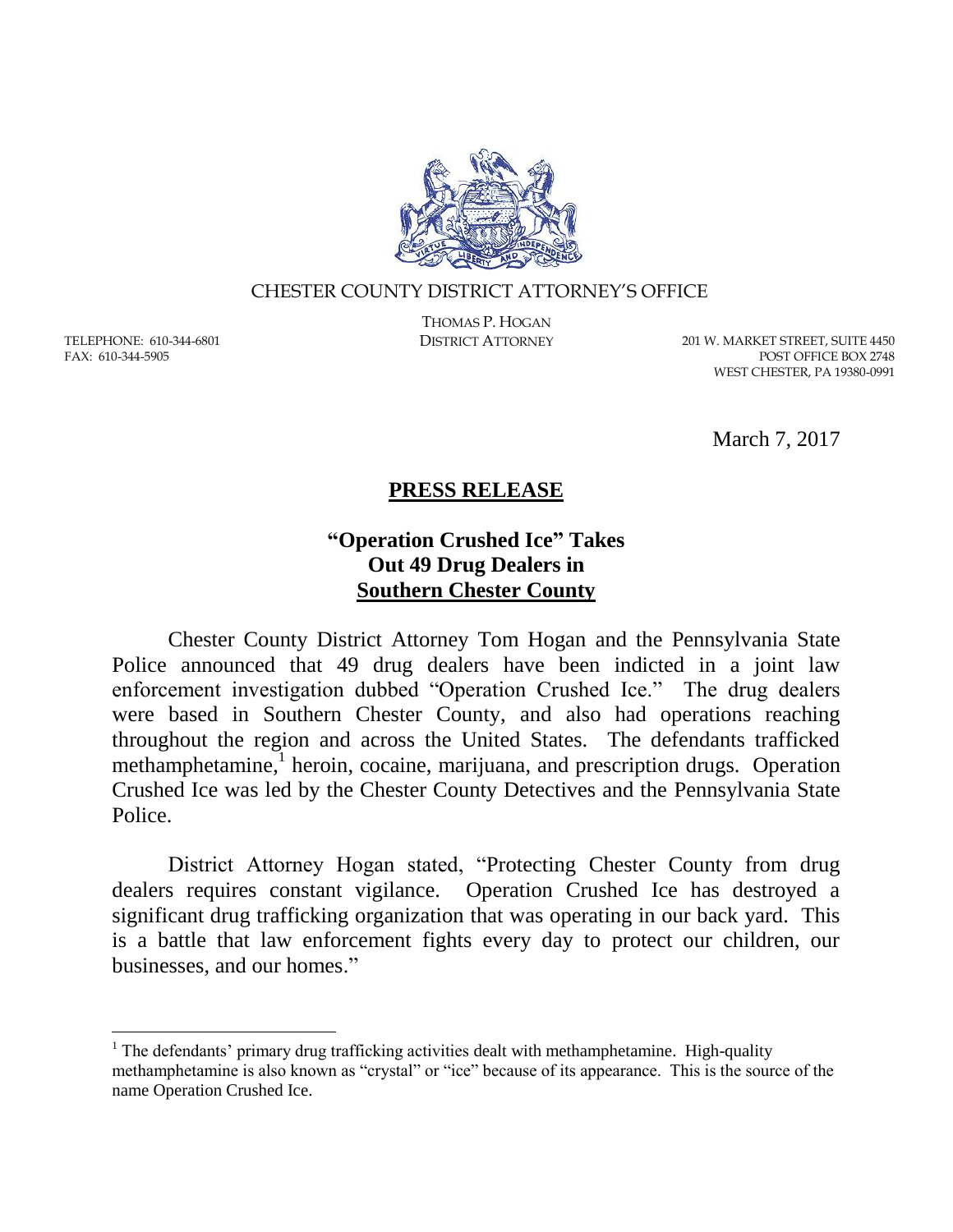Captain Maurice Tomlinson, the Commander of the Pennsylvania State Police – Troop J, stated, "The Pennsylvania State Police remains committed to utilizing the full extent of the existing laws to rid persons from our communities who continue to participate in the underground illicit drug trade. The activities of this DTO had a far-reaching impact on many lives, young and old. Law enforcement cooperation was an integral factor in this investigation being successful. Agencies from around the country, county, and state worked cooperatively to bring Maitre's reign in Chester County to an end."

The allegations of the criminal complaints are as follows:<sup>2</sup>

Defendant Richard Maitre was the head of a drug trafficking organization (the "Maitre DTO") based in Oxford, Chester County, Pennsylvania. The Maitre DTO trafficked large-scale quantities of methamphetamine, heroin, cocaine, marijuana, and prescription pills. The Maitre DTO also had connections to Montgomery County, Lancaster County, Delaware County, and Philadelphia County in Pennsylvania; the states of Delaware, Maryland, Ohio, Virginia, and Arizona; and the Commonwealth of Puerto Rico.

Maitre is 27 years old. He resided at 370 Conner Road, Oxford, Chester County, Pennsylvania. The other members of the Maitre DTO who have been charged are:

Brian Amoriello, 40; Alberto Andrews, 37; Jose Beltran-Mercado, 33; Michael Brackin, 25; Kiere Brown, 25; Christopher Bryant, 29; Nicole Bui, 29; Samuel Carr, 29; Charles Chambers, 55; Julio Colon, 28; Harry Dillow, 55; Dean Fenner, 47; Christopher Forrester, 38; Gilberto Hernandez, 24; Jeremy Horne, 26; Eboni Jackson, 41; Jermaine Jackson, 45; Scott Johnson, 29; William Jones, 30; Ryan Kelly, 36; Maria Lemos, 41; Carrie Lewis, 33; Debra Lewis, 46; Brittaney Mantz, 24; Marc Massey, 36; Herbert McClain, Jr., 30; Jenna McGoldrick, 26; Steven Miller, 29; Michael Oxford, 38; David Price, 34; Joseph Racca, 28; Moiscell Robinson, 28; Robbie Robinson, 40; Austin Rodriguez, 29; Deanie Seymour, 29; Victor Smith, 37; Theodore Spencer, 56; Tonya Stewart, 39; Andrea Sydenstricker, 27; Barry Sydenstricker, 60; Jonathan Taylor, 27; Darrell Thomas, 33; Timothy Turner, 27; Louie Velez, 37; Michael Walsh, Jr., 20; Michael Walsh, Sr., 38; Stephen Westmoreland, 33; and Michael Zelek, 30.

 $\overline{a}$ 

<sup>&</sup>lt;sup>2</sup> A criminal defendant is presumed innocent until proven guilty in court.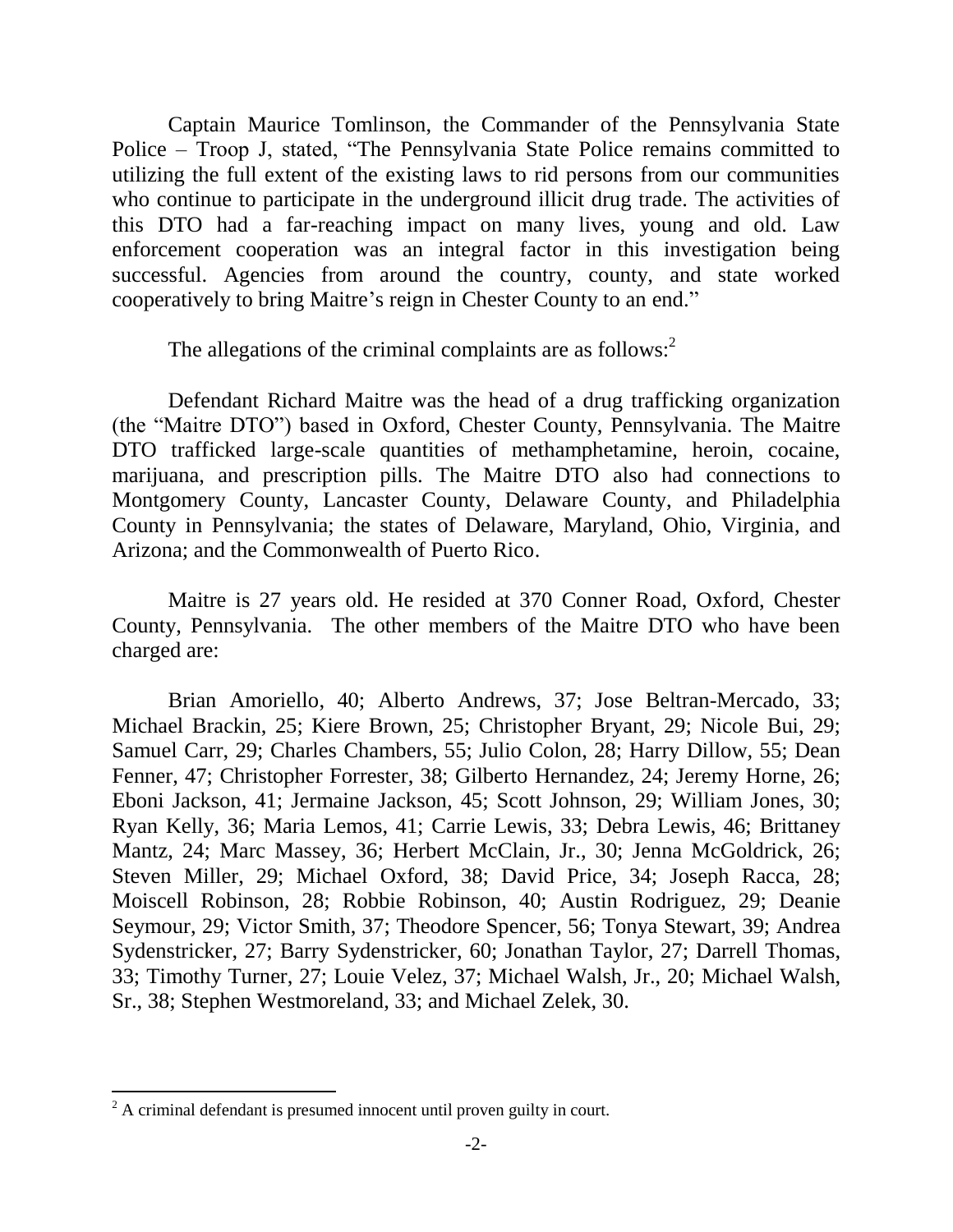Operation Crushed Ice began in 2015 when investigators learned Maitre was running drug operations in Southern Chester County. Maitre actually was in Chester County Prison at the time. He was using his co-conspirators to deliver drugs outside the prison, collect money, and stay in touch with other drug dealers.

When Maitre was released from Chester County Prison in 2016, he immediately began to run the DTO again, engaging in full-scale drug trafficking. Maitre had a wide web of sub-distributors and customers. However, Maitre also was sophisticated, consistently switching or "dropping" cell phones and keeping his sources of drugs a secret.

Using cooperators, the police were able to make purchases of drugs directly from Maitre and his co-conspirators. The police also discovered that Maitre used violence to run his operation. When one dealer was late to pay Maitre, Maitre arranged for that dealer to be beaten by other conspirators. Using all of this information, law enforcement then engaged in a wire-tap of Maitre's cell phone.

The wire-tap operation revealed the full scope of Maitre's organization. Maitre was consistently dealing drugs throughout the region, and his drug contacts stretched across the United States. Maitre brought drugs in via air travel and via cars. Maitre had a large number of sub-dealers working for him. There was a steady flow of drugs and money.

Operation Crushed Ice brought down the Maitre DTO on January 12, 2017. Co-defendant Alberto Andrews was driving Maitre's BMW to and from Ohio to deliver seven pounds of methamphetamine to Maitre at 416 Chesterville Road, Landenberg, Chester County, Pennsylvania. Shortly after Andrews arrived, law enforcement executed simultaneous search warrants at 416 Chesterville Road and 17 other locations in the region used by the Maitre DTO.

During the raids, police seized methamphetamine, heroin, cocaine, marijuana, and prescription drugs. The police found over 40 firearms, both hand guns and long guns. Law enforcement also seized cash, over 20 vehicles, and paraphernalia associated with drug trafficking, such as scales and packaging materials. Maitre briefly escaped, but eventually was captured on January 25, 2017.

The defendants have been charged with felony drug trafficking, conspiracy, firearms violations, and related charges. Maitre's bail was set at \$2,000,000 and he